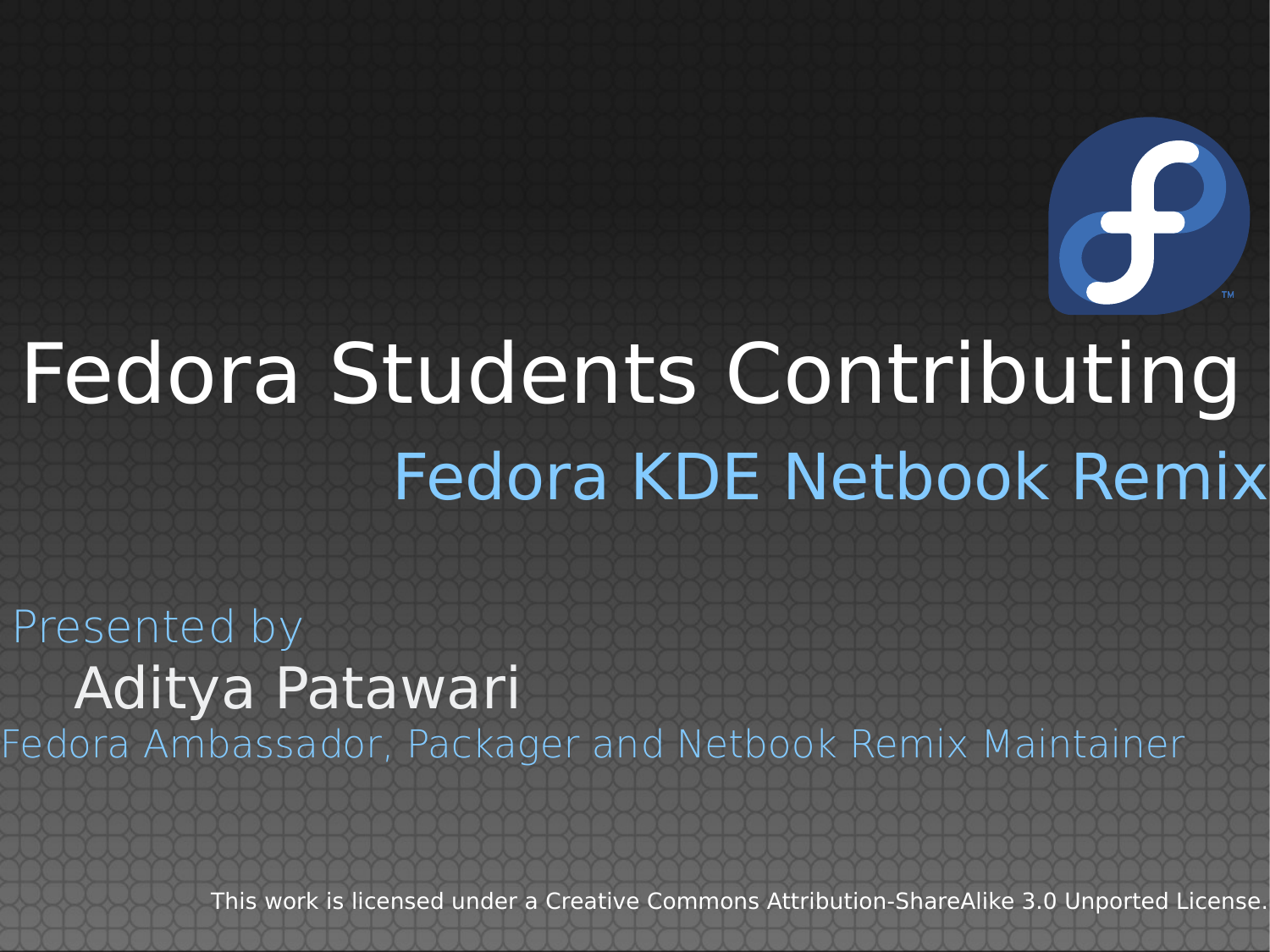### **Topics**

1. Fedora Students Contributing a. What is FSC? b. Why should I go for it? c. How to succeed in FSC? 2. Fedora KDE Netbook Remix a. Why was it required? b. Problems Faced c. Friends of a Contributor

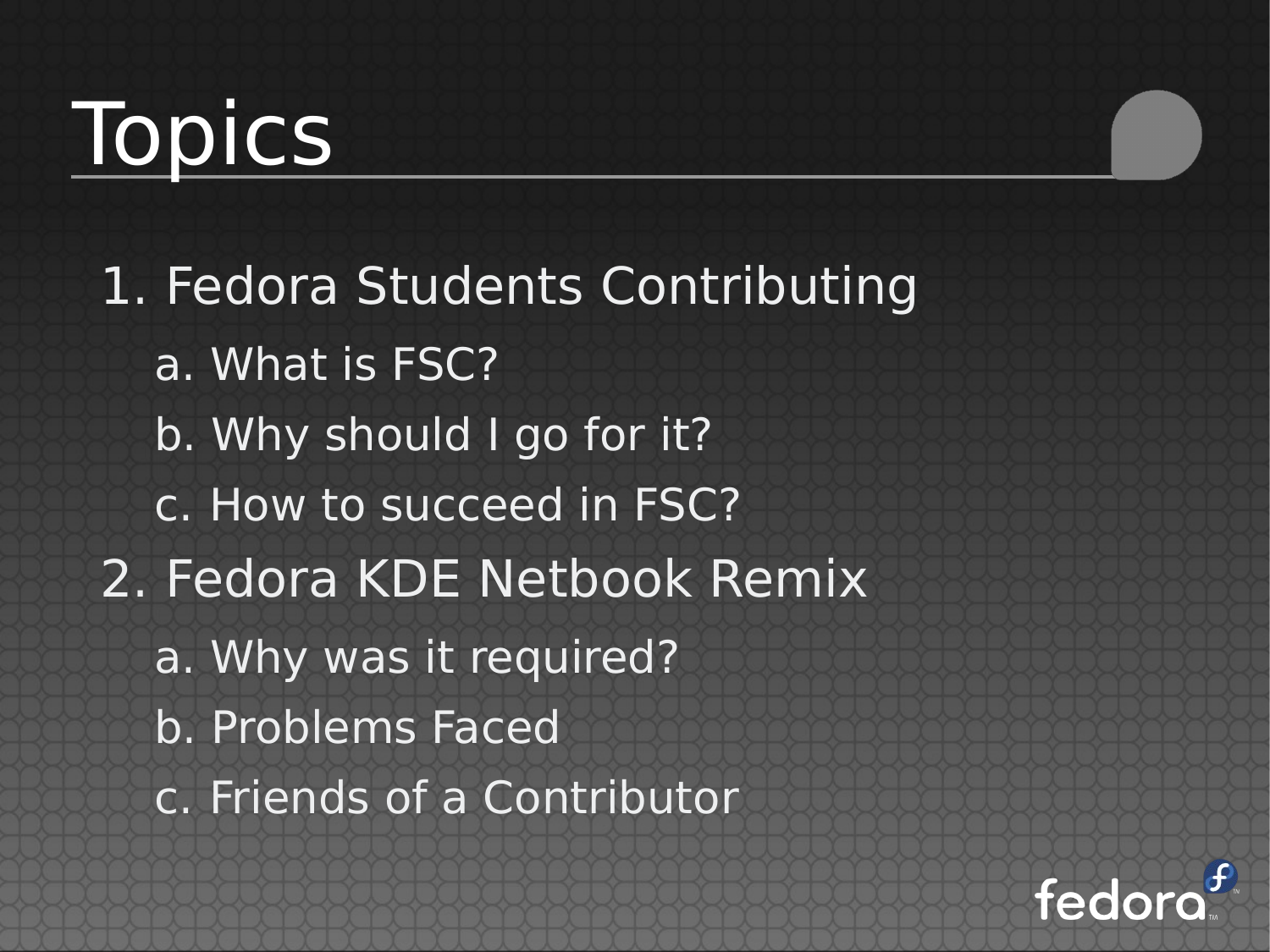# Fedora Students Contributing a. k. a. Fedora Summer Coding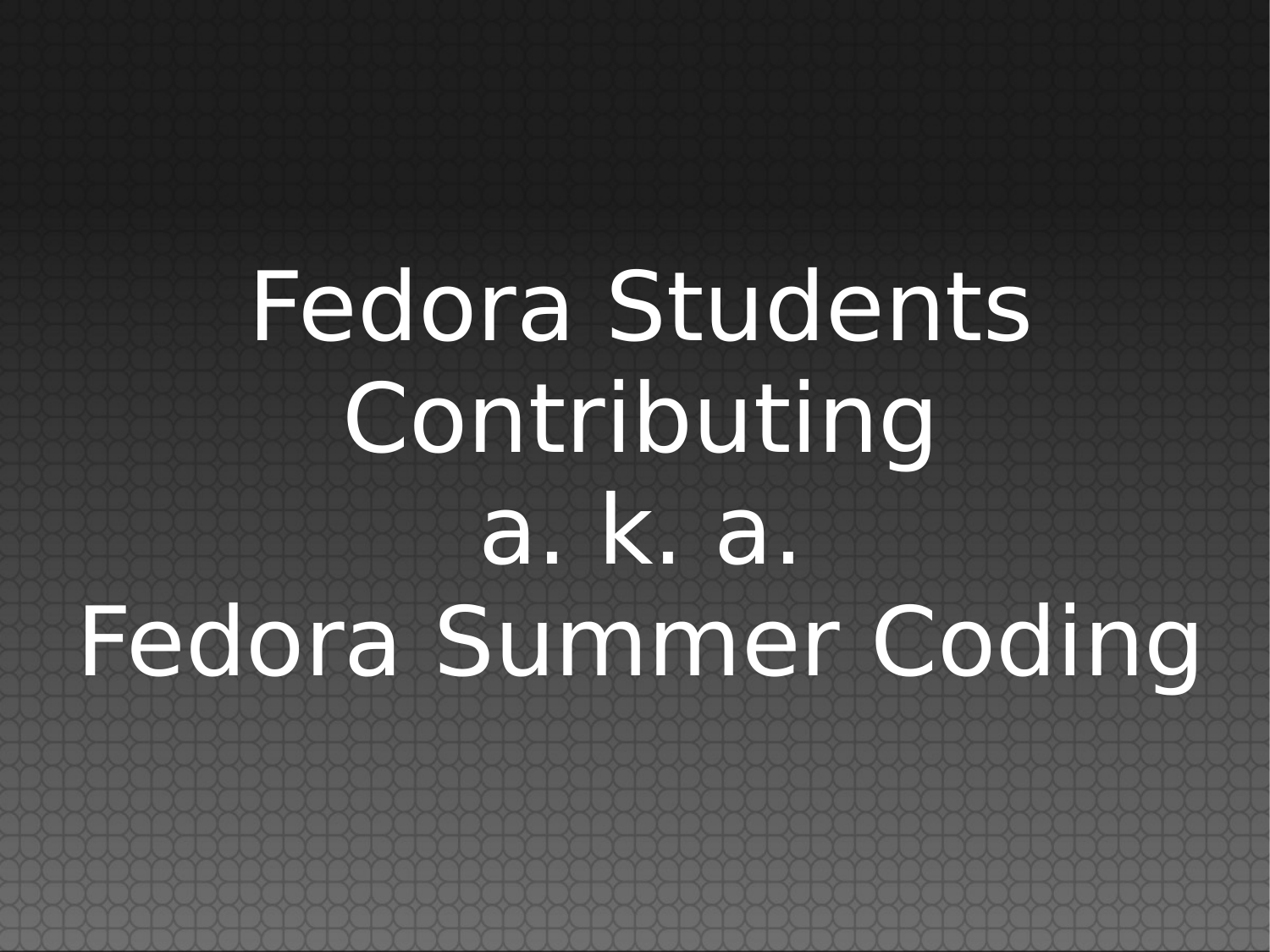## What is FSC?

- **Program to encourage student contribution**
- **.** Opportunity for students to collaborate
- $\bullet$  To get more code released under GPL and other compatible licenses
- To share the spirit of freedom

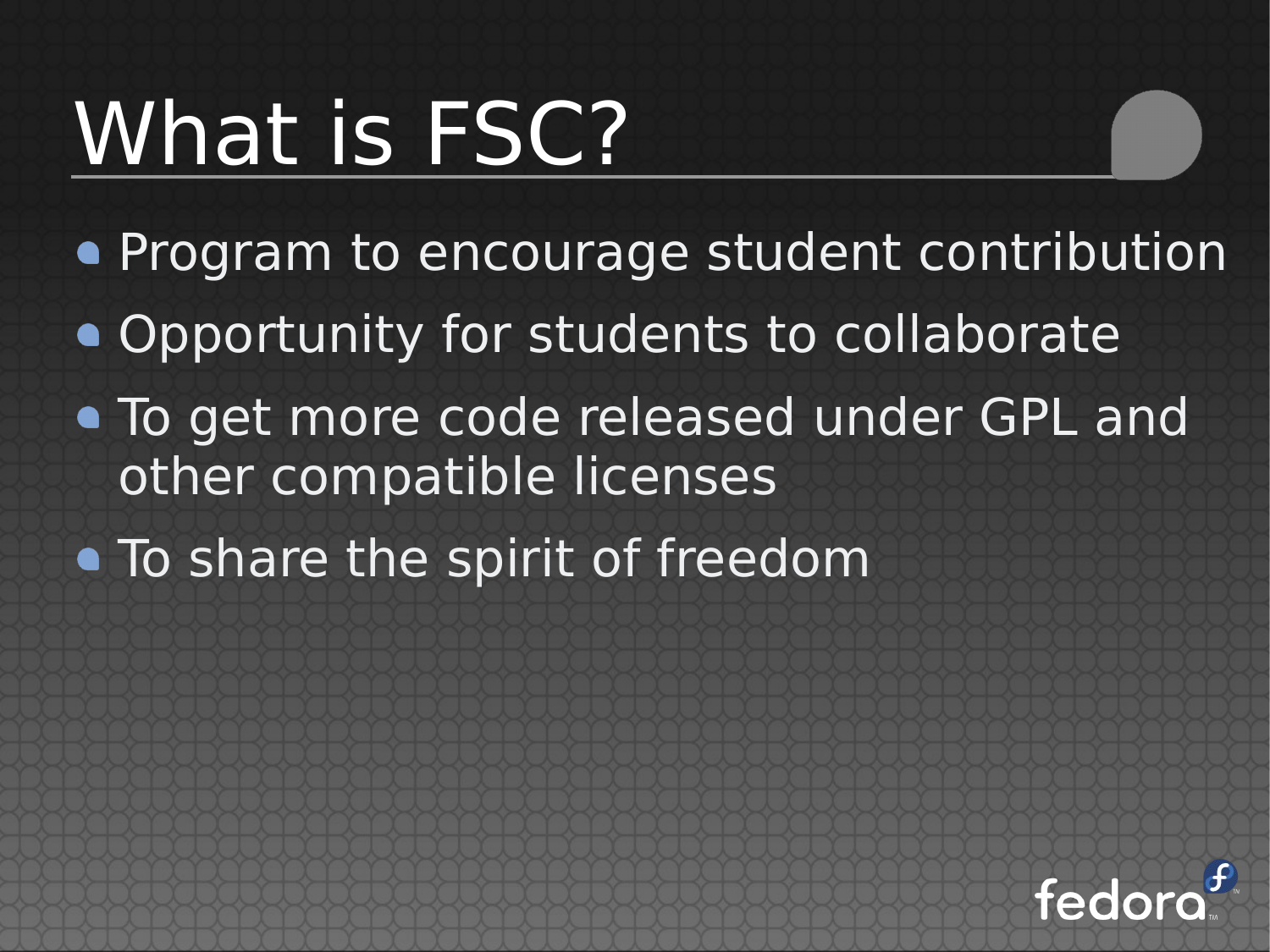# Why FSC?

- Chance to work on large code bases
- You own what you do
- Collaborate with professionals
- Non Coding projects like Musician's Guide
- Work on upstream projects
- T-shirt, certificate and Monies ;-)

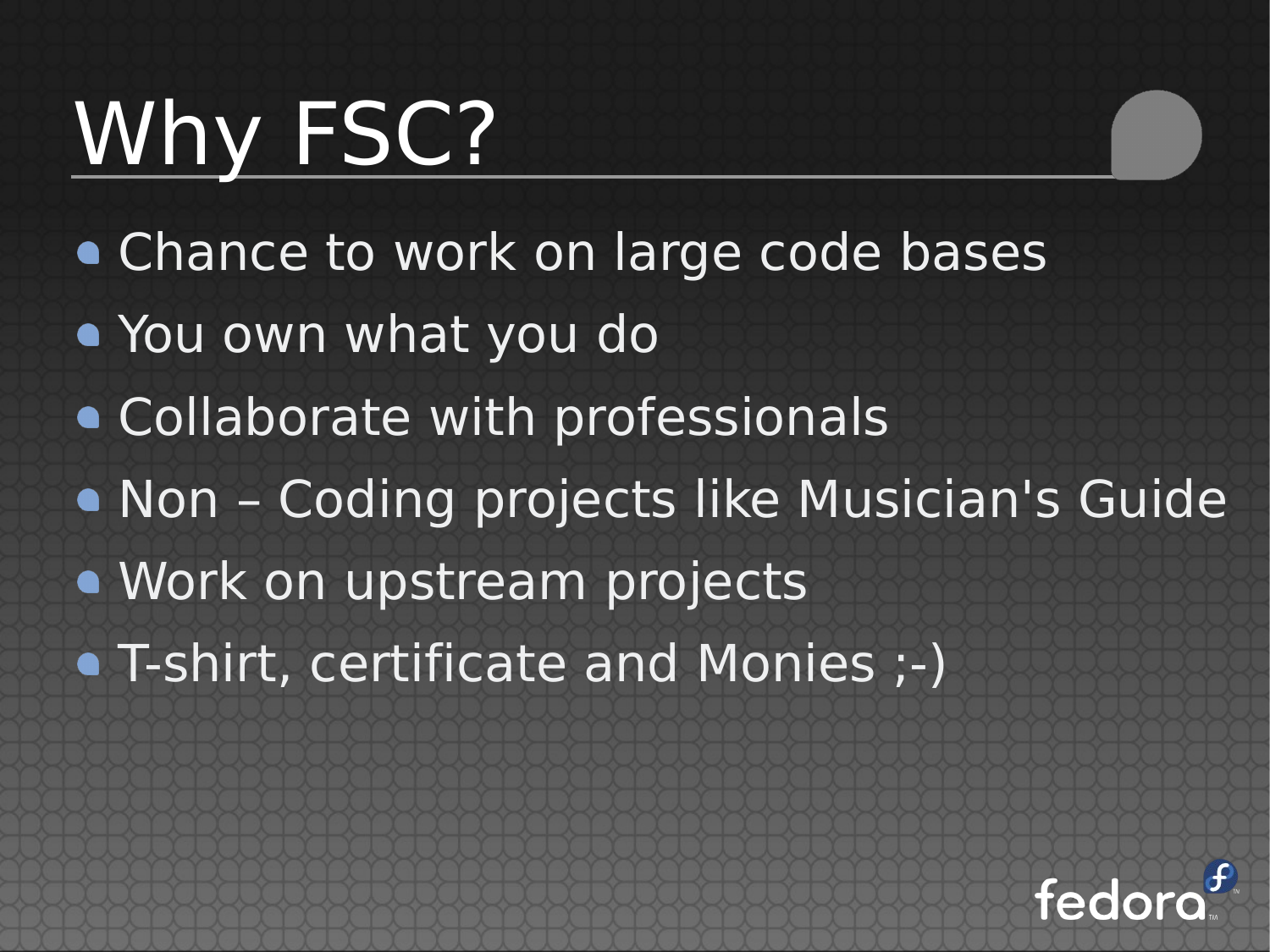# How To Get In?

- . Know your interests and stronghold
- Do some research
- Talk to people
- **.** Join mailing lists and discuss
- **Prepare to be grilled and neglected**

#### DON'T GIVE UP!

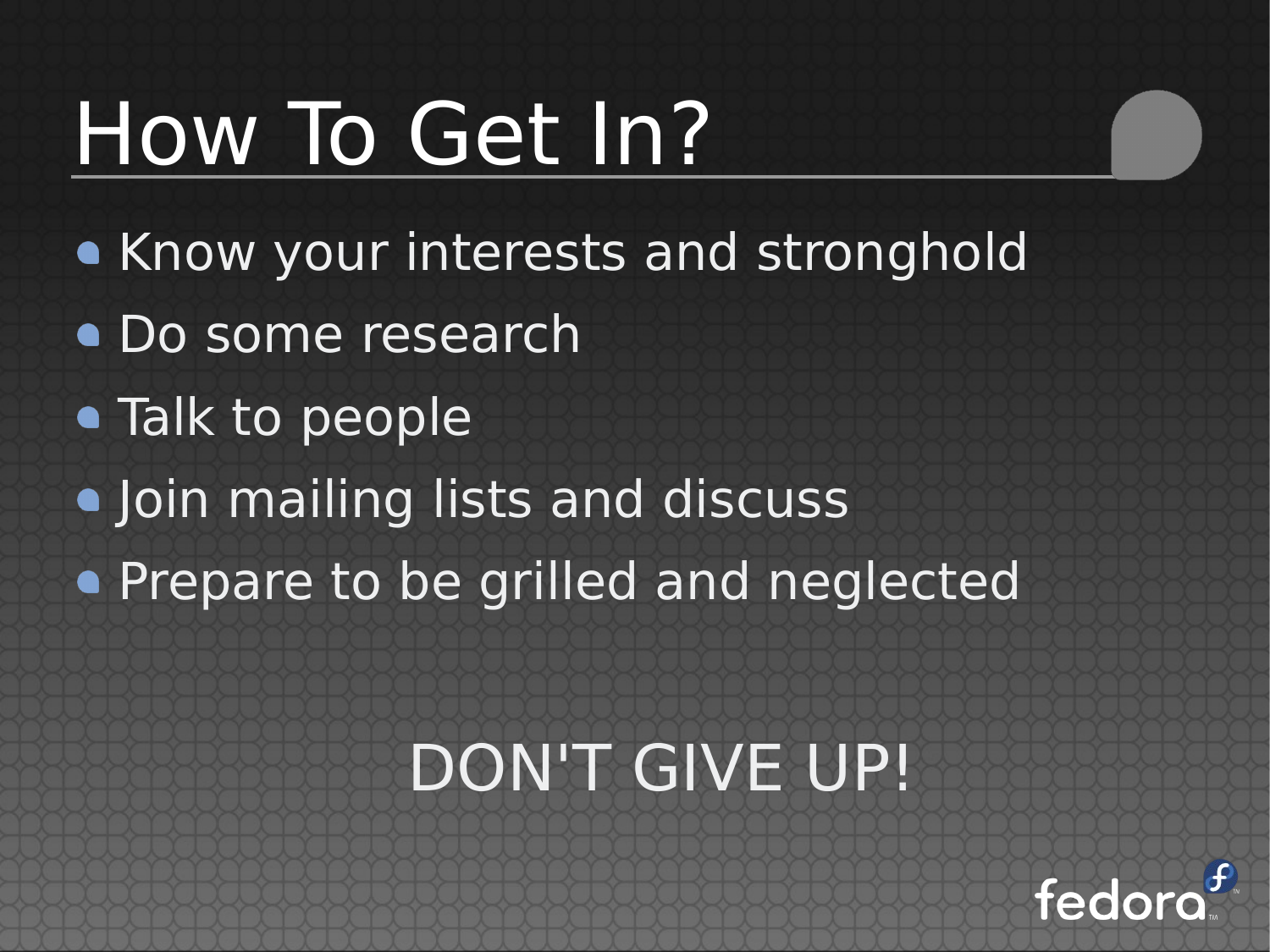# Fedora KDE Netbook Remix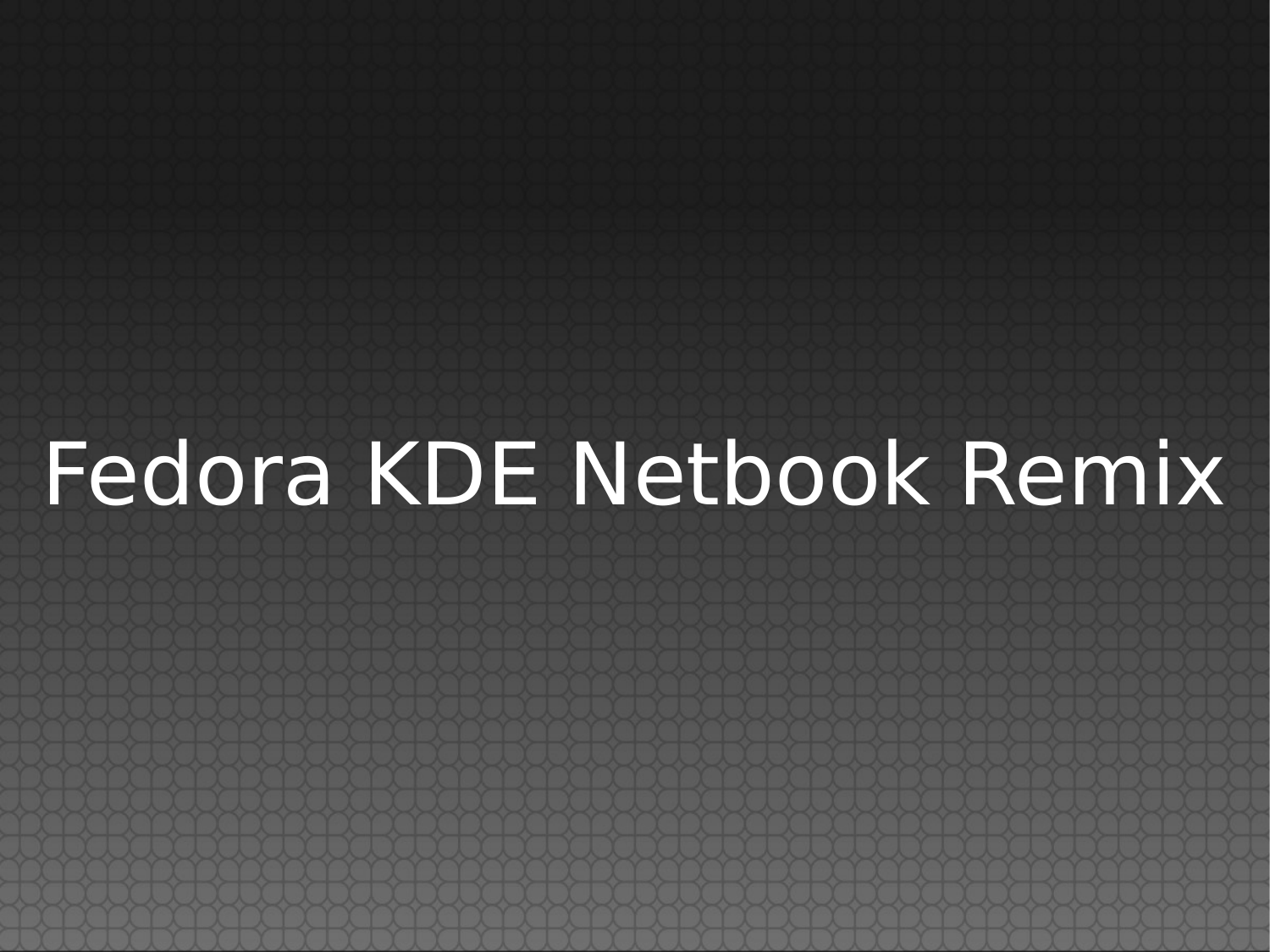#### The Need

- Something which is Netbook Centric
- Lesser irrelevant apps like k3b
- **.** Navigation made easy
- **.** Less menus and more searches

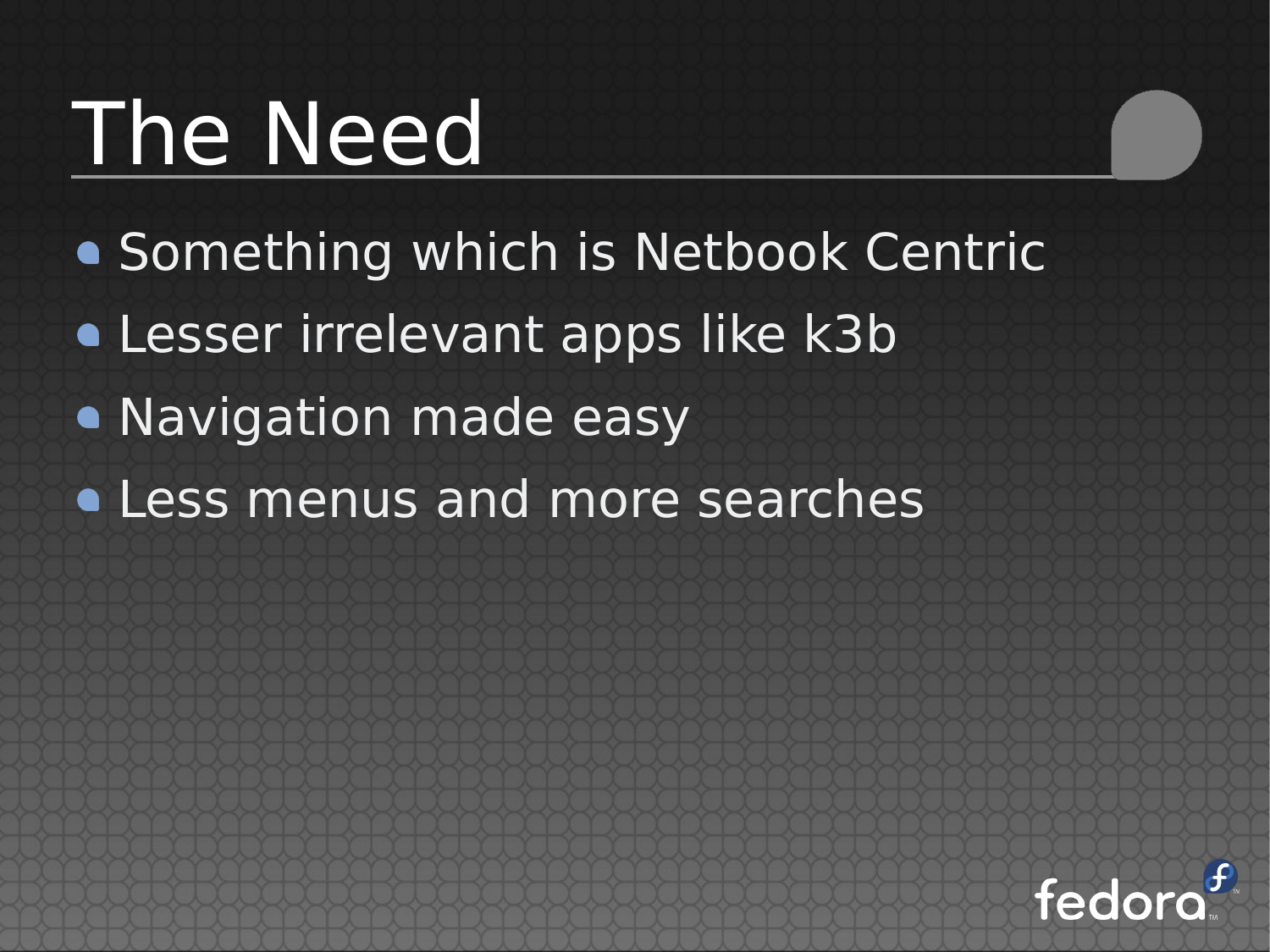### What We Built

| $\bullet$ | Search and launch | $\boxdot$<br>Page one |                         | 300 % 4 6 1 | $\heartsuit$ 12:24 pm | 4 running apps |
|-----------|-------------------|-----------------------|-------------------------|-------------|-----------------------|----------------|
|           |                   |                       |                         |             |                       |                |
|           |                   |                       |                         |             |                       |                |
|           |                   |                       |                         |             |                       |                |
|           |                   | $\leftarrow$ Back     | dol                     | $\bullet$   |                       |                |
|           |                   |                       |                         |             |                       |                |
|           |                   |                       |                         |             |                       |                |
|           |                   |                       |                         |             |                       |                |
|           |                   |                       |                         |             |                       |                |
|           |                   |                       | 5                       |             |                       |                |
|           |                   |                       |                         |             |                       |                |
|           | $\mathbb{R}^2$    | Q                     | $\overline{\mathbf{a}}$ | 4           | 医                     | $\blacksquare$ |
|           |                   |                       |                         |             |                       |                |
|           | Dolphin           | General               | Home                    | Navigation  | Services              | View Modes     |
|           |                   |                       |                         |             |                       |                |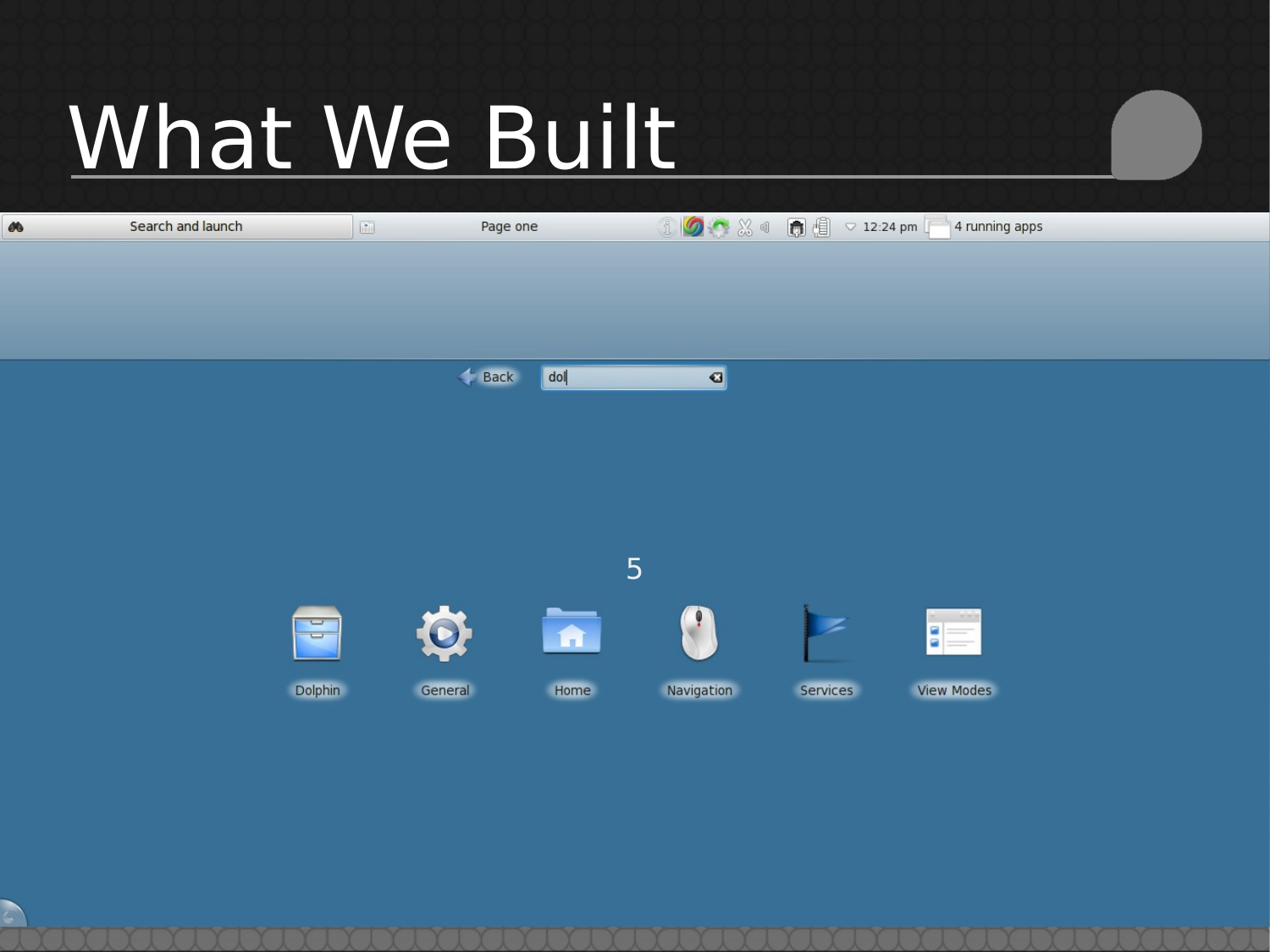# Problems Faced

- How to enable the Netbook Workspace?
- Too many apps in a single package like kdemultimedia
- Community opinion on package splitting

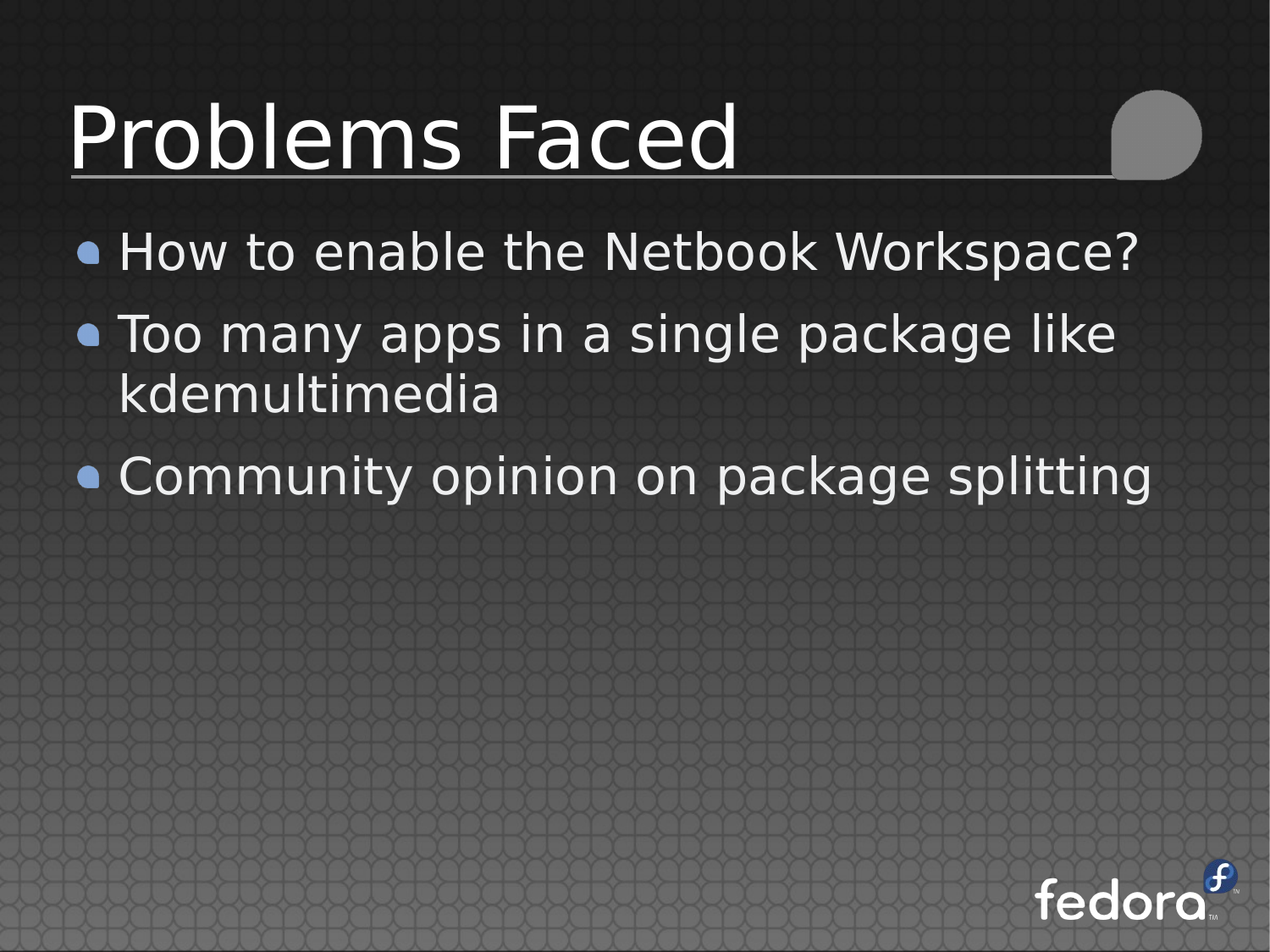# Friends of a Contributor

- IRC
- **Mailing lists**
- **Discussion Groups**
- Search Engine

#### Your Mentor